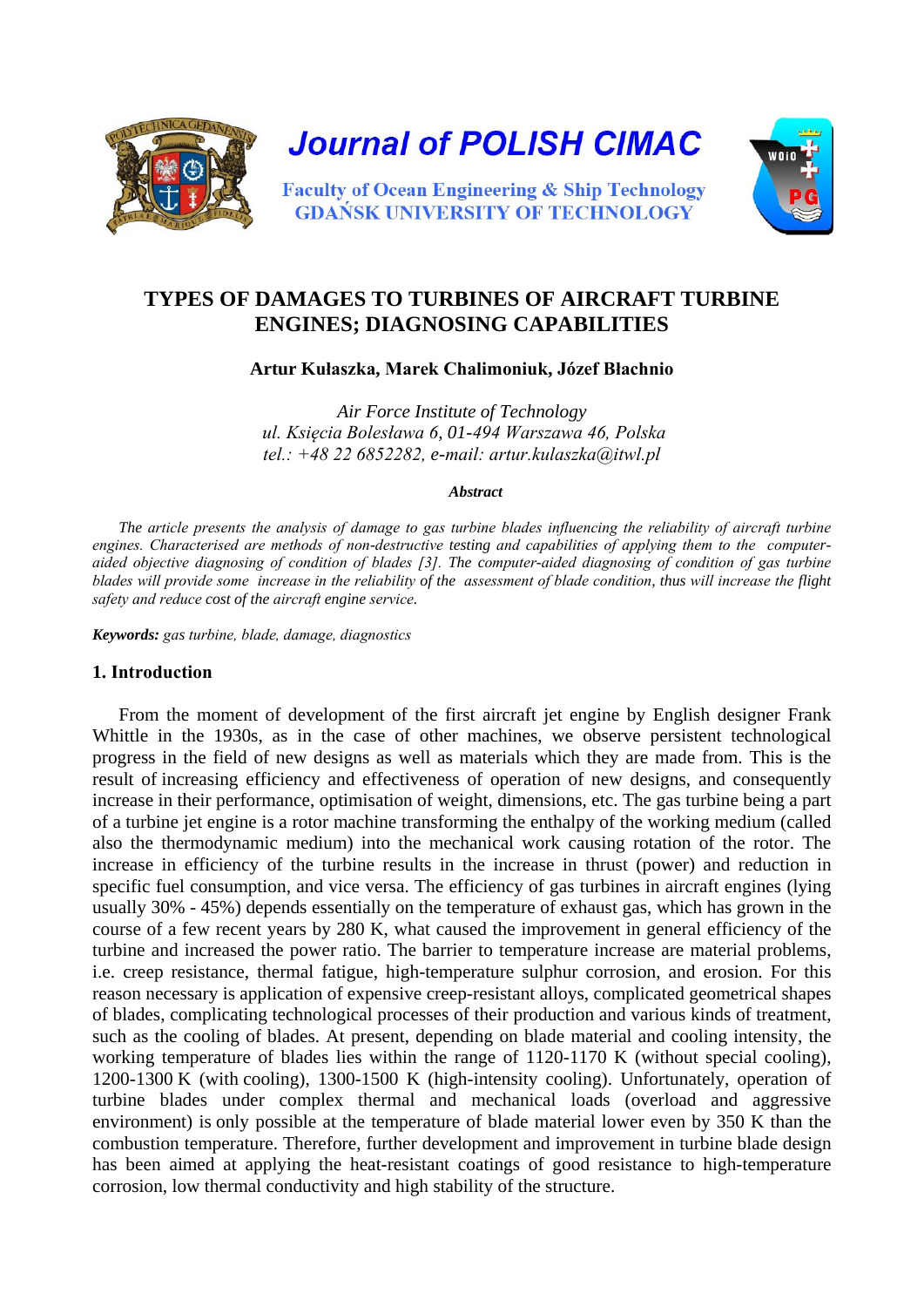### **2. Types of in-service damages**

In the process of operation of aircraft turbine engines various types of damages to turbine components occur, especially to their blades. Analysis of current cases suggests that all types of damages can be rated – depending on used classification – in one or a few causal groups, which are often closely related. Thus, we can differentiate damage being the result of production faults, improper repair or operational errors.

Experience gained in the course of implementing and performing prophylactic programs in the Polish Air Force, aimed at securing high safety degree in the military aviation, has proved that in spite of employing huge forces and means it is impossible to completely avoid various kinds of damages while operating so great population of turbine engines. The most frequent damages – except foreign-matter ingestion – are damages to turbines resulting from disadvantageous changes in blade material structure caused by excessive temperature and time over which it affects the blade and aggressiveness of exhaust gas (overheating of material, thermal fatigue of blades). Therefore, it is important to detect and explain as early as possible the symptoms of possible hazards with available diagnostic methods and knowledge.

The structure and the principle of operation of a turbine jet engine is closely related with the high-intensity air flux flowing through its gas path – the intake, compressor, combustion chamber, turbine, exhaust nozzle. The air taken through the intake is not always free from impurities, which penetrate into the engine. This depends on the location of the engine in the airframe (Fig. 1), condition of airfield pavement (Fig. 2), errors made while operating the aircraft.



*Fig. 1. Types of vortex at engine intakes [6][7]*



 *Fig. 2. Examples of impurities found on a runway: a) steel balls –paint-removing residues [3], b) fragments of concrete, washers, cotter pins [6]*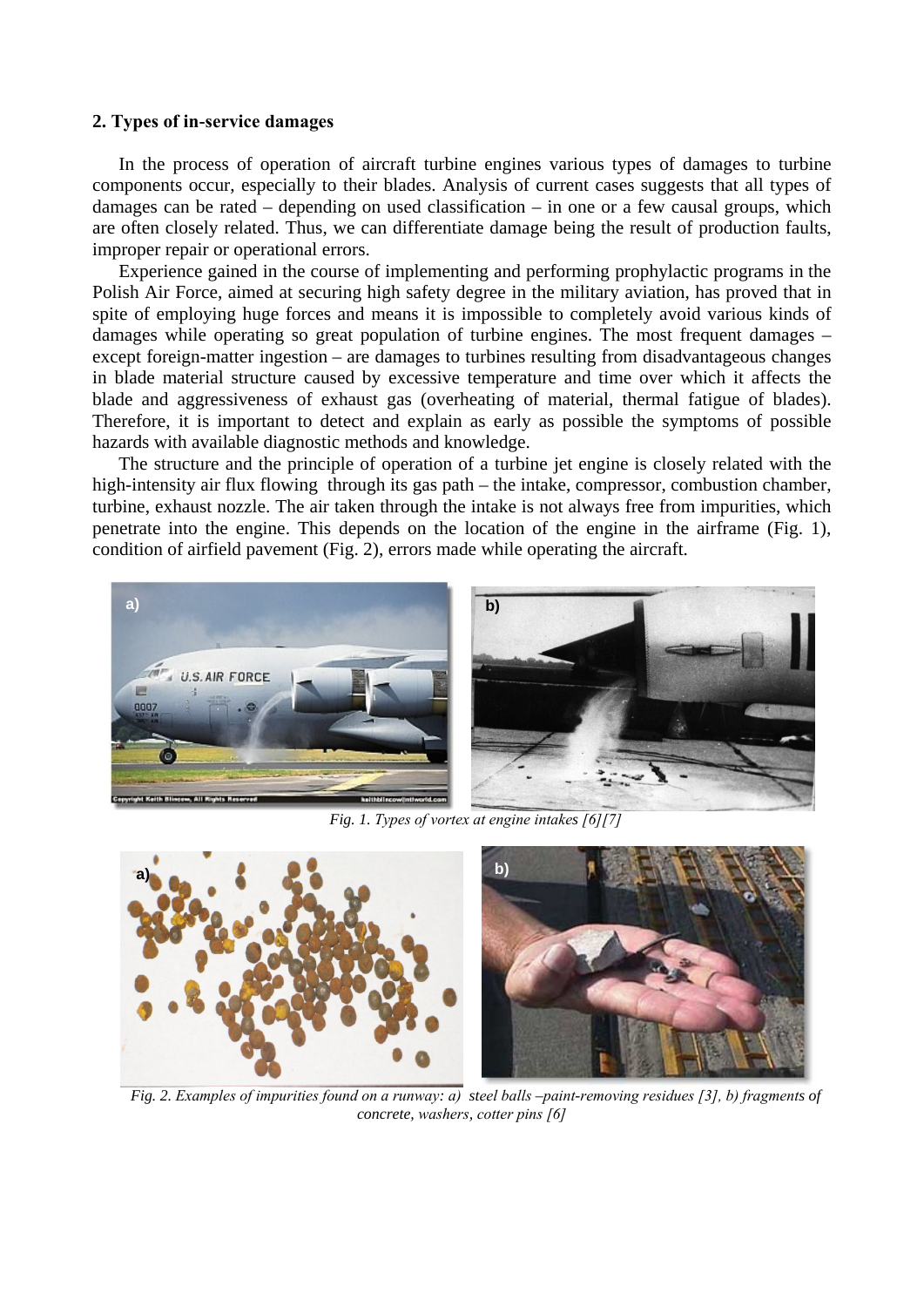

 *Fig. 3. Schematic diagram of air vortex at engine intake - a) [7], damage to compressor blades caused by impurities ingested by air vortex from the runway*  $- b$ *)* [3]

Impurities ingested by air vortex cause mechanical damages to individual components of gas path – in particular, to compressor rotor blades (Fig. 3). The result of such damages is disturbance of engine performance parameters, what has also adverse influence on working temperature of the gas turbine. On account of the complicated nature of thermal and mechanical loads on turbine blades inadmissible are any mechanical and thermal damages to blades, because it may lead to the break-off of a blade, and consequently to the engine damage, and hence, hazard to flight safety. Some types of mechanical damages resulting from the foreign-matter ingestion are detected after finding damages to the compressor's first-stage components during pre- or after-flight maintenance, or in the course of the first borescope examination after the event, carried out during periodical maintenance of the engine (Fig. 4).



 *Fig. 4. Examples of damages to: a) compressor blades, b) turbine blades, effected by the ingestion of steel balls from the runway pavement [3]*

Small spot damages or small abrasions of blade surface are often invisible during first hours of engine operation after the damage has occurred, and they are not detected by a diagnostician in the course of diagnostic examination. A damage to blade protective coating together with high temperature and exhaust-gas induced aggressive environment may result in the overheating and burnout of the native material of the blade (Fig. 5).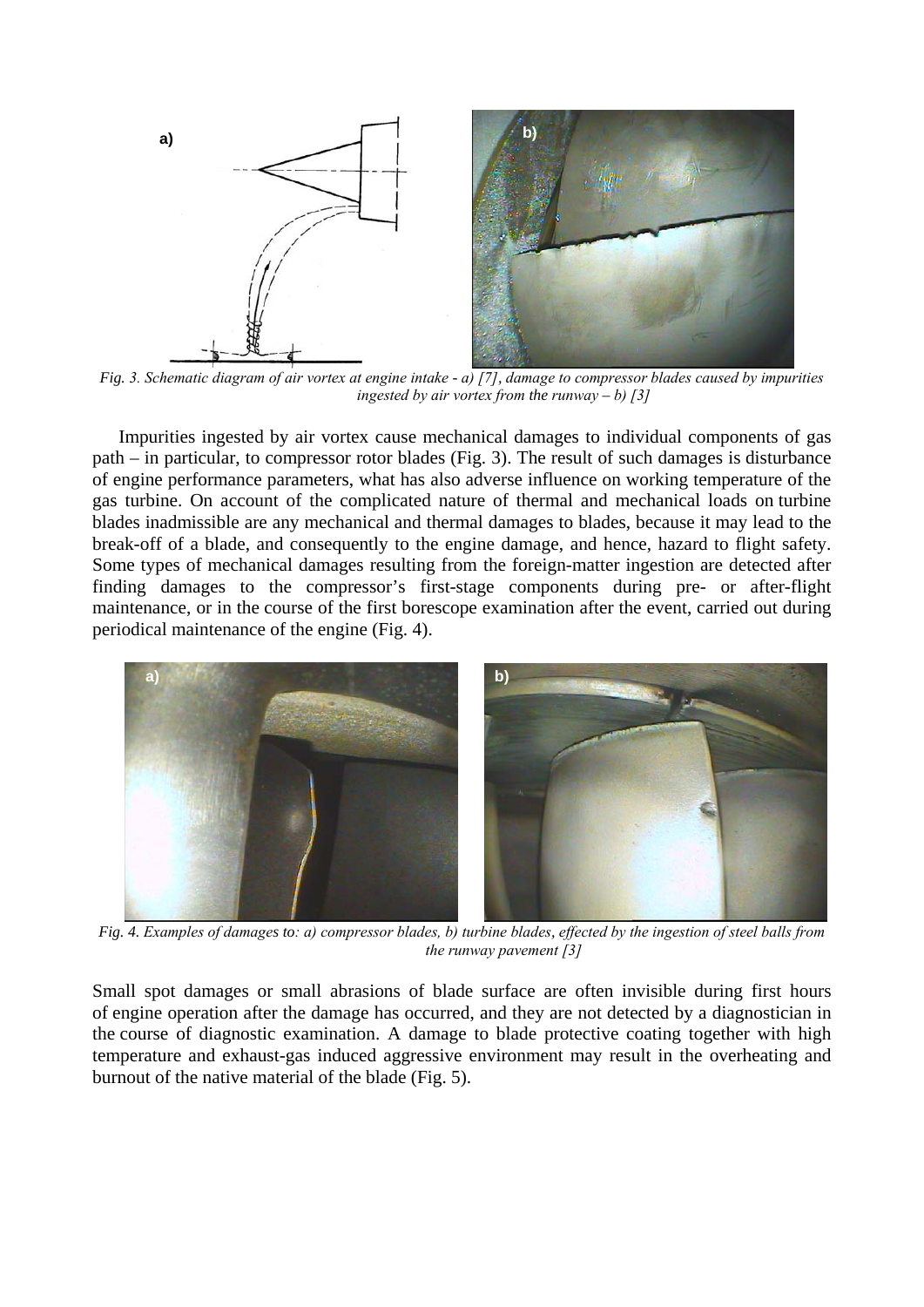

*Fig. 5. Exemplary types of thermal damages to leading edges of turbine rotor blades [3]*

Manufacturing and repair-effected defects are another group of damages detected within the hot section of the engine during preventive diagnostic tests. These are damages beyond the user's reach and can reveal throughout the entire period of engine operation.

The break-off of a turbine rotor blade caused by spreading a new type of a protective coating applied with diffusion method onto the blade material is one of the most interesting and at the same time the most dangerous events. In the course of turbine operation a fragile coating suffered cracking; the crack propagated into the native material of the blade and finally resulted in the break-off of the blade (Fig. 6).



*Fig. 6. Protective-coating cracking; the crack keeps propagating into the blade's native material [3]; magn. x 450*

The hitherto experience gained in the course of research work at the Air Force Institute of Technology shows also that the majority of turbine defects are directly related with incorrect adjustments of the engine and poor quality of aviation fuel.

Incorrect fuel pressure, its physical and chemical properties deteriorated by various kinds of impurities, and misalignment of the flame tube injector prove conducive to the formation of carbon deposit on the injectors (Fig. 7) and other sub-assemblies, what results in faulty fuel spraying. This, in turn, results in disturbance of the combustion-process organisation, and consequently of temperature distribution and cooling of individual components of the hot section of the engine. What results is overheating of material of combustion chamber and turbine blades (Fig. 8).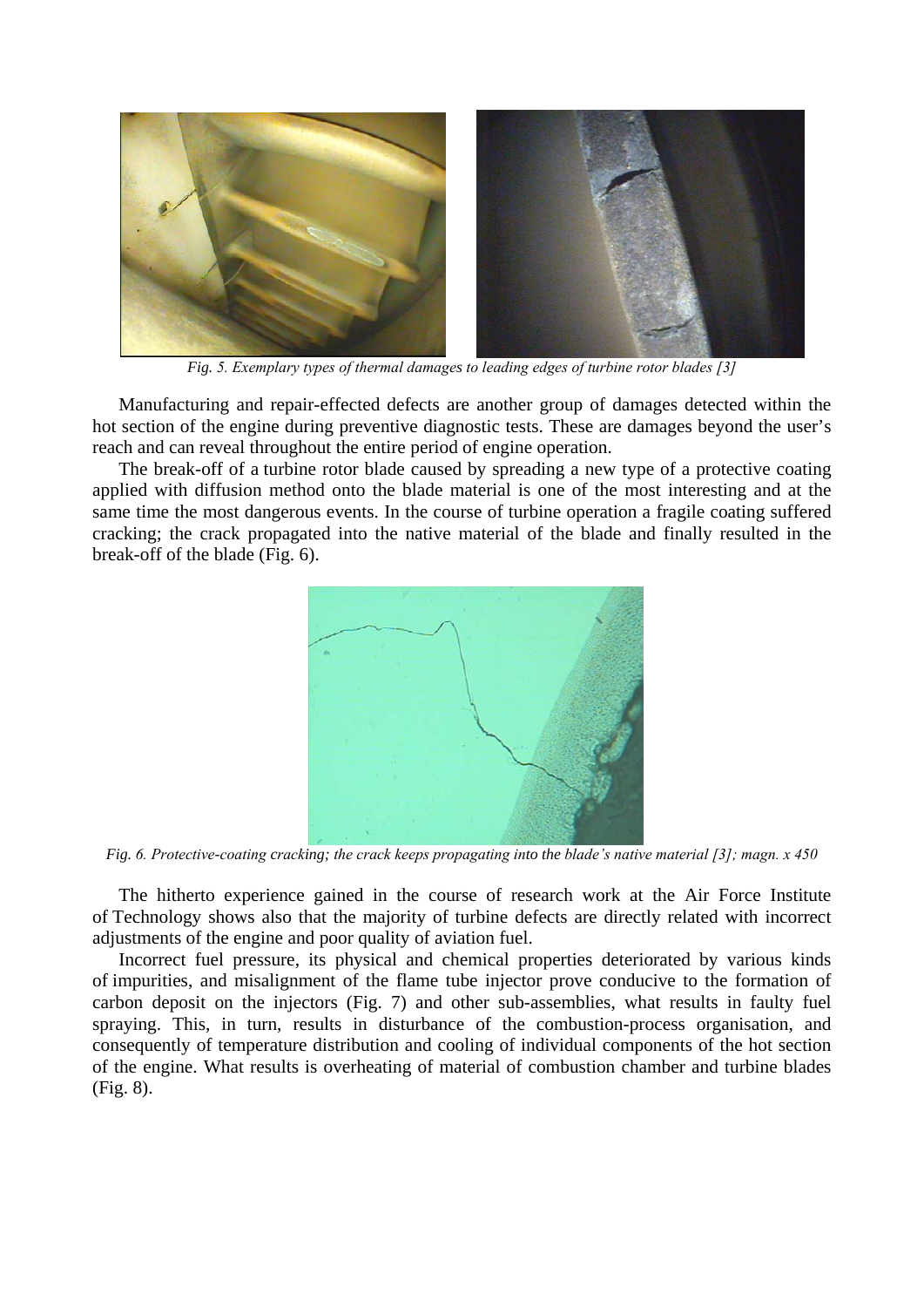

*Fig. 7. Carbon deposit on fuel injector of a turbojet [3]*



*Fig. 8. Thermal damage to turbine blades [3]*

# **3. Capabilities of diagnosing health of turbine blades**

The process of degradation of components in replaced sub-assemblies is specific to every engine type and is related with its structure, operating conditions, depends also on the repair process engineering. Therefore, the process of preventive diagnostic in-service testing of engines is extremely significant from the user's point of view.

Diagnostic methods can be divided into two groups:

- in-service (non-destructive) methods,

- in the process of repair (not-destructive or/and destructive).

Health of turbine blades while in service is mainly examined during borescope inspections. Detected are defects of the following types: cracks, deformations and erosion from foreign bodies, corrosion, burnout of protective coating or native material of the blade. This is exclusively visual, remote inspection by means of a videoscope. The reliability of such assessment depends mainly on the experience of the diagnostician and quality of available equipment.

The second method of assessing condition of turbine blades is the measurement of oscillation, e.g. measurement of oscillation using microwave sensors. This method makes use of the phenomenon of the reception of a homodyne signal reflected from the turbine blade. On the other hand, while measuring blade vibrations with inductive sensors, use is made of the phenomenon of changes in the magnetic field caused by rotating turbine blades that cross this field. The eddy current inspection is a direct method for checking condition of blade edges built in the airframe.

During any repair we have better access to turbine blades. Thus, more accurate, direct assessment of their health is possible. Among non-destructive methods widely used are:

- visual,
- penetrative,
- ultrasonic, and
- radiographic inspections.

Until now, all these methods do not allow of explicit assessment of changes in the structure of a blade resulting from the material overheating. The diagnostician makes the assessment of the level of the blade overheating with a visual method; his decision is verified with metallographic examination. Conducted are works on the development of a new computer-aided visual method to obtain more objective and reliable results [4].

The assessment of the level of blade-material overheating with a visual method can be verified with eddy-current inspection method. This is a comparative method that makes use of the phenomenon of eddy current generation in the (electrically conductive) material under the alternating magnetic field. Eddy currents generate, in turn, magnetic field opposite to the field that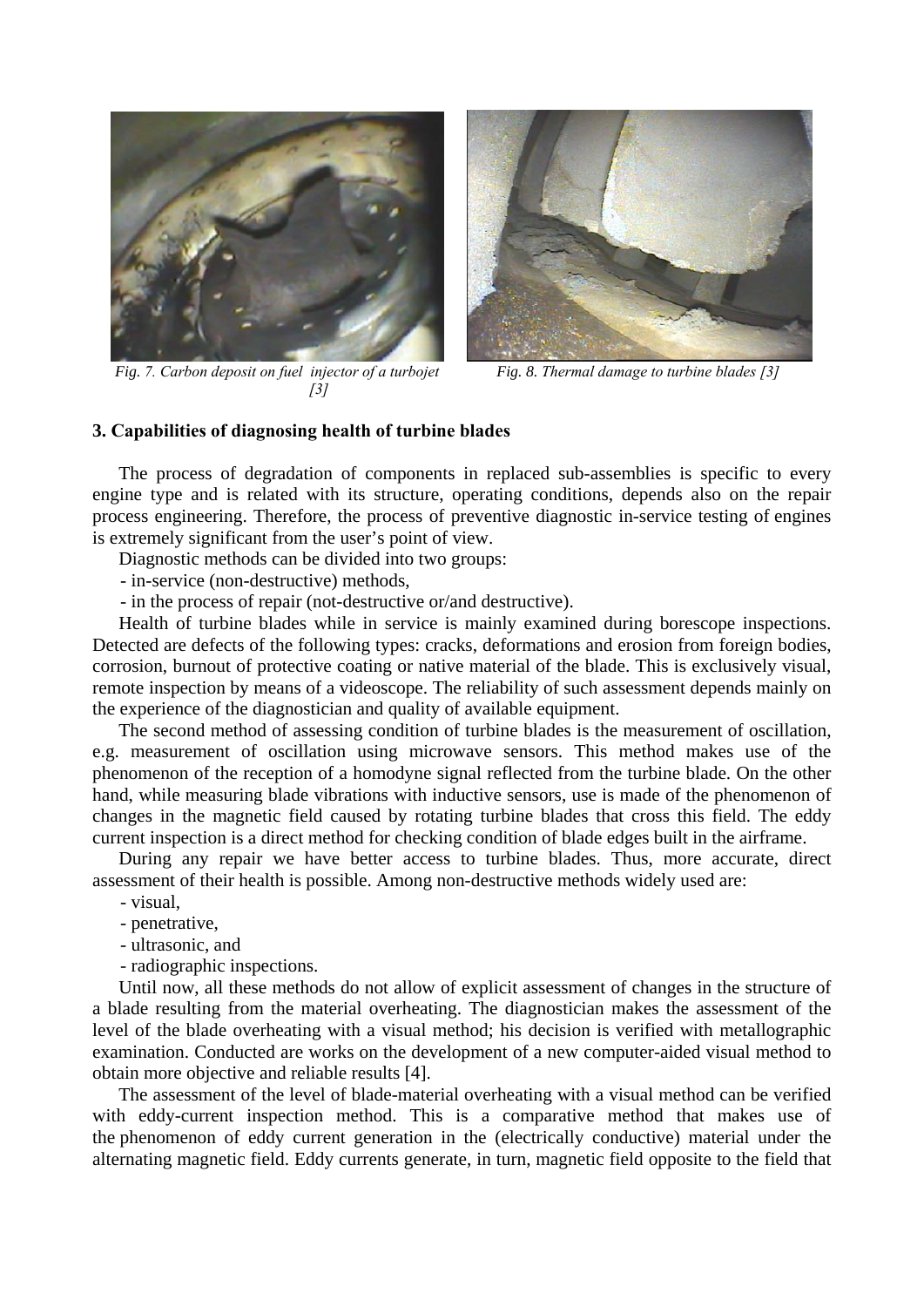has initiated them. The eddy-current measuring technique is based on the electromagnetic induction.

In our work we have used the Wirotest 302 with the SNC/04/012 probe, with alternating magnetic field of 1.2 MHz frequency applied. The object under examination were blades made of the EI-867WD alloy with protective coatings made of aluminium alloy. Measurements were taken on a new blade (marked A), a blade withdrawn from service but not overheated (marked B) and an overheated, burnt-out blade (marked C). Results are shown in Tables 1 and 2.

| Marking | Measured value | Blade description          |
|---------|----------------|----------------------------|
|         |                | New blade                  |
|         |                | Used, not overheated blade |
|         |                | Overheated blade           |

| Marking | Measured value | Blade description          |
|---------|----------------|----------------------------|
|         |                | Used, non-overheated blade |
|         |                | Used blade with burnouts   |

Measured values are very much diversified, what is advantageous from the point of view of the method's sensitivity and proves that possible is the assessment of the level of blade overheating with eddy current inspection method. The overheating is caused by excessive temperature of the exhaust gas, time of affecting the material, and aggressiveness of the exhaust gas. The overheating causes some change to the microstructure, which consists – among other things – in modification of strengthening intercrystalline phase Ni3(Al,Ti) called the *γ'* phase. This phase proves decisive to heat resistance and high-temperature creep resistance of an alloy. In special cases, growth of the *γ'* phase results in the coagulation of precipitations, and then dissipation thereof in the solid solution. What results is reduction in heat resistance and high-temperature creep resistance of the alloy.

However, it is necessary to emphasise that results obtained with the eddy-current inspection method depend on many factors, i.e. the kind of blade material and protective coating, the eddycurrent testing apparatus, the range of pre-set parameters, etc. To get more complete image of capabilities offered by this method it is necessary to carry out tests on much wider population of objects under examination (blades made of different materials). However, preliminary results of initial tests are promising.

## **4. The use of computer technology for the diagnosing of the gas-turbine blade's condition**

Diagnostic visual inspection being an element of preventive treatment to assure high safety level of operating aeronautical equipment has been from the very beginning closely connected with two elements - technical capabilities of available testing-and-measuring apparatus and the professionalism (knowledge, experience) of the diagnostician who carries out inspection. Introduction of a "human factor" and relying on his subjective assessment of the existing diagnostic reality was and still is the reason for many expensive errors resulting from the decisions taken. It often happens that, due to the application of outdated equipment and/or lack of suitable knowledge, engines are withdrawn from service and transferred for expensive overhaul, although their safe use is still possible. Taking into consideration the above-mentioned fact, the development of diagnostic apparatus has been aimed at the improvement of quality of vision by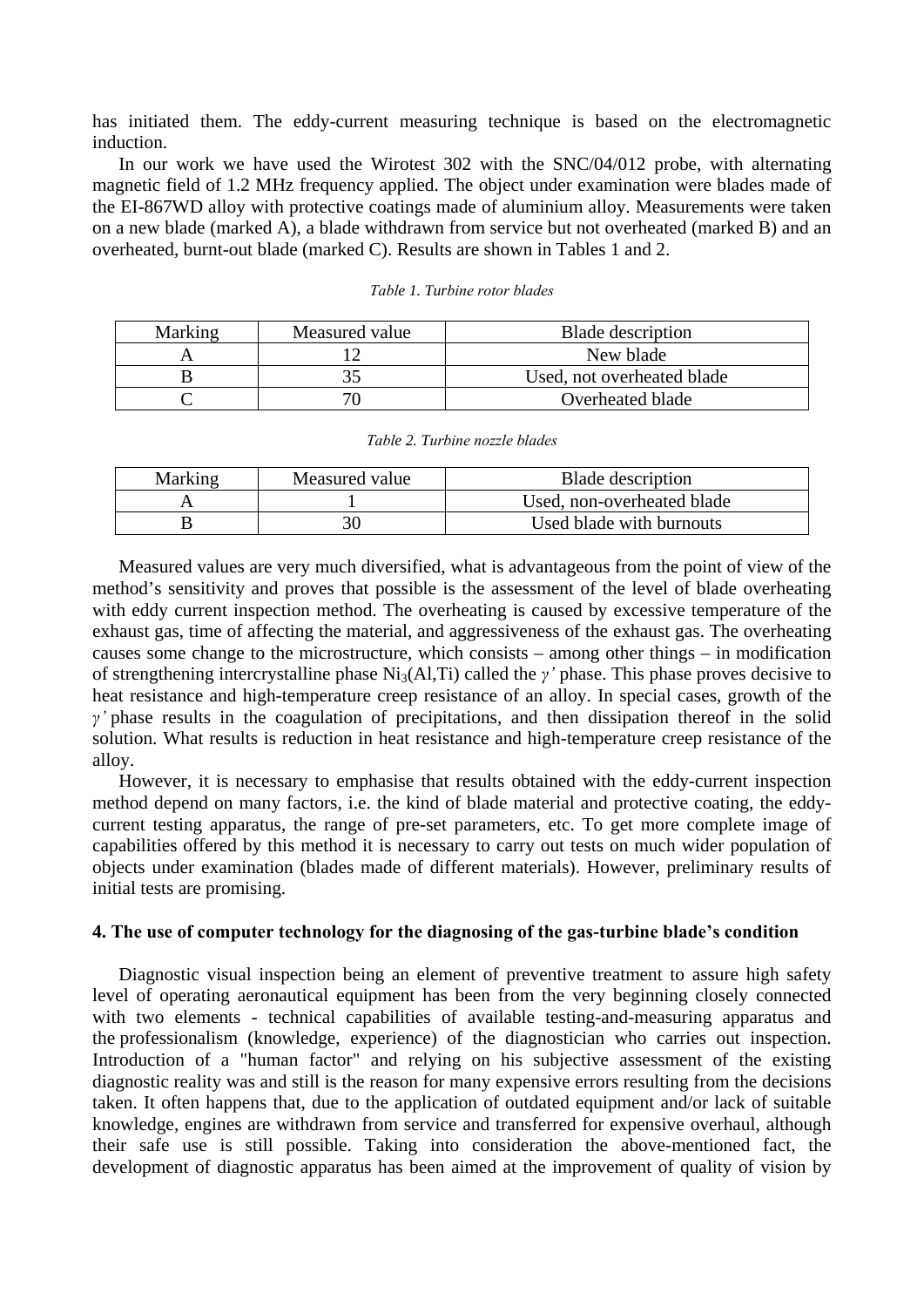application of more perfect visual paths and elimination of the diagnostician from the laborious measuring activities and interpretation of observed images. Videoscopes facilitate measurements of: length, area, depth/height, distance from the straight line with accuracy of 0.01 mm, and at the same time they give the value of error that burdens the resulting measurement, depending on the distance of the measuring probe from the examined object. Special software enables measurements either directly during the inspection or later on, with computers of the PC class. At present, there are a few companies offering instruments/systems of similar capabilities and working parameters; however, differing in the method of calculating certain quantities. The Olympus company uses the stereoscopic method in their videoscopes, GE - the method of "shadow", and KARL STORZ - the most recent laser method. All these methods use mathematical relations between two images obtained with two lenses, properties of the shadow or laser markers thrown on examined object/defect, and hence, provide high-accuracy measurements of the above-mentioned quantities. They also allow to explicitly determine whether there is concavity or convexity of the material.

In [4] presented are methods of measurements of surface defects, which are based on digital recording of the videoscope image with the "Stereo" method ("Stereo Probe") and with the "Shadow" method ("Shadow Probe") - Fig. 9.



*Fig. 9. Measurement of convexity radius with methods [4]: a) "Shadow", b) "Stereo"* 

The next method developed as a diagnostic tool is the RGB method. In the RGB model identified are three component colours: **R**ed, **G**reen, **B**lue. The method employs relations between wave properties of light and physical-and-chemical properties of the examined surfaces, which affect angular relations between the falling and the from the surface reflected light and elimination of individual wave lengths in the spectrum of radiation that lights a given object [5]. Images recorded with the CCD matrix in the course of diagnostic tests are analysed with special computer software using complicated algorithms of image processing and earlier developed patterns that allow qualitative assessment of the condition of the examined surface. The RGB model is a theoretical model, the mapping of which depends on the device, which means that in every instrument/system a particular RGB component can show slightly different spectral characteristics. Therefore, every instrument/system can offer a slightly different range of colours. Thus, it is necessary to develop algorithms for a given type of an instrument/system as well as patterns for every individual type of examined surface, e.g. for turbine blades of particular turbine types.

The method more and more widely used in the technical diagnostics and based on the computer analysis is the recognition of images. Optical methods of image recognition can be classified into correlative and non-correlative. The correlative methods are based on visual comparison between a recognised and a pattern object, and then on the analysis of obtained correlative signal. The noncorrelative methods consist in the analysis of characteristic features that describe the object and are applied – among other things - when it is difficult to explicitly determine the target pattern, which